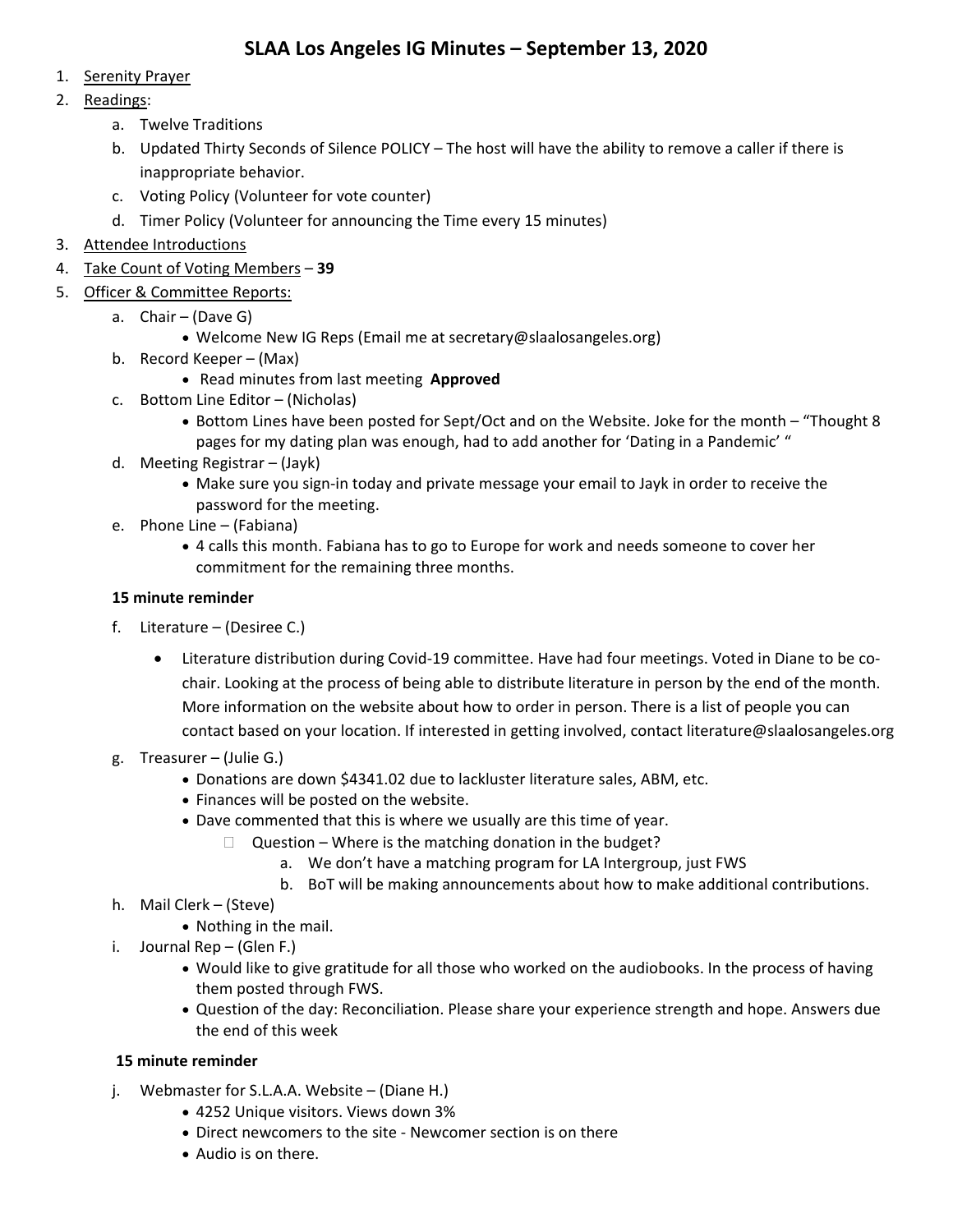- k. Workshops & Retreats (Beau) 9/19 flyer attached
	- Upcoming workshop on Saturday. Hosted online on Zoom. 1‐4 pm. There is a flyer with all of the information. Flyer is not shared publicly.
		- $\Box$  You can distribute to people in the program, just not on public websites. You can post it in meetings.
	- Retreats committee did an impromptu vote to not have the retreat in Malibu this year. Will be putting together a Zoom event around Spirituality, Resilience and Renewal. Details forthcoming.
- l. H&I Committee (Glenn S)
	- No announcements
- m. ABM Delegate Announcements (Mona)
	- No announcements
- n. Speaker List Keeper (Kevin)
	- No announcements
	- Diane has been getting several notifications that people have been requesting but not getting them.
- o. Literature Copier (Nick)
	- Nick is stepping down. No announcements
- p. Conference Committees:
	- Literature Committee Conduit (Lisa C)
		- i. Approved the Anorexia 8,9 for 2021 ABM
		- ii. Voted to change the name of the "12 Steps in Plain English"
		- iii. Working on additional materials:
			- 1. 50<sup>th</sup> Anniversary of Basic Text
			- 2. Diversity Pamphlet
			- 3. Disclosure Pamphlet
		- iv. HOW Literature Committee is presenting a Sponsorship and Step guide to FWS
			- 1. HOW is a structured way of working the Steps
			- 2. Seeking feedback and approval to be used in the US. Used Worldwide
			- 3. Link:
	- Sponsorship Committee Conduit (Chris)
		- i. Nothing to report
	- Steps, Traditions, & Concepts Conduit (Jayk)
		- i. Voted on posting questions discussion on a FWS Forum
		- ii. Talked about new and old business regarding drafting the Concepts 1‐12
			- 1. Sent a completed a draft to the Conference Literature Committee
	- Translation Committee Conduit (Dana)
		- i. No announcements
	- Diversity Committee Conduit (Manny)
		- i. Manny had to step down. Will be voting for a new conduit. Dave was a member of the committee and says it has been re‐energized.
- q. SLAA Los Angeles, Inc. Board of Trustees (Jenny)
	- Putting forth a call for support for LA Intergroup and FWS
	- As an extension of Step 12, the  $7<sup>th</sup>$  Tradition supports the group.
	- Several ways to contribute:
		- $\Box$  Increasing personal contributions
		- $\Box$  Donate directly to the Los Angeles Intergroup
		- $\Box$  Become an FWS Lifesaver. Monthly program. Will be matched up to 101 $k$
		- $\Box$  Consider having a conversation at the meeting level
		- □ Contact trustees@slaalosangeles.org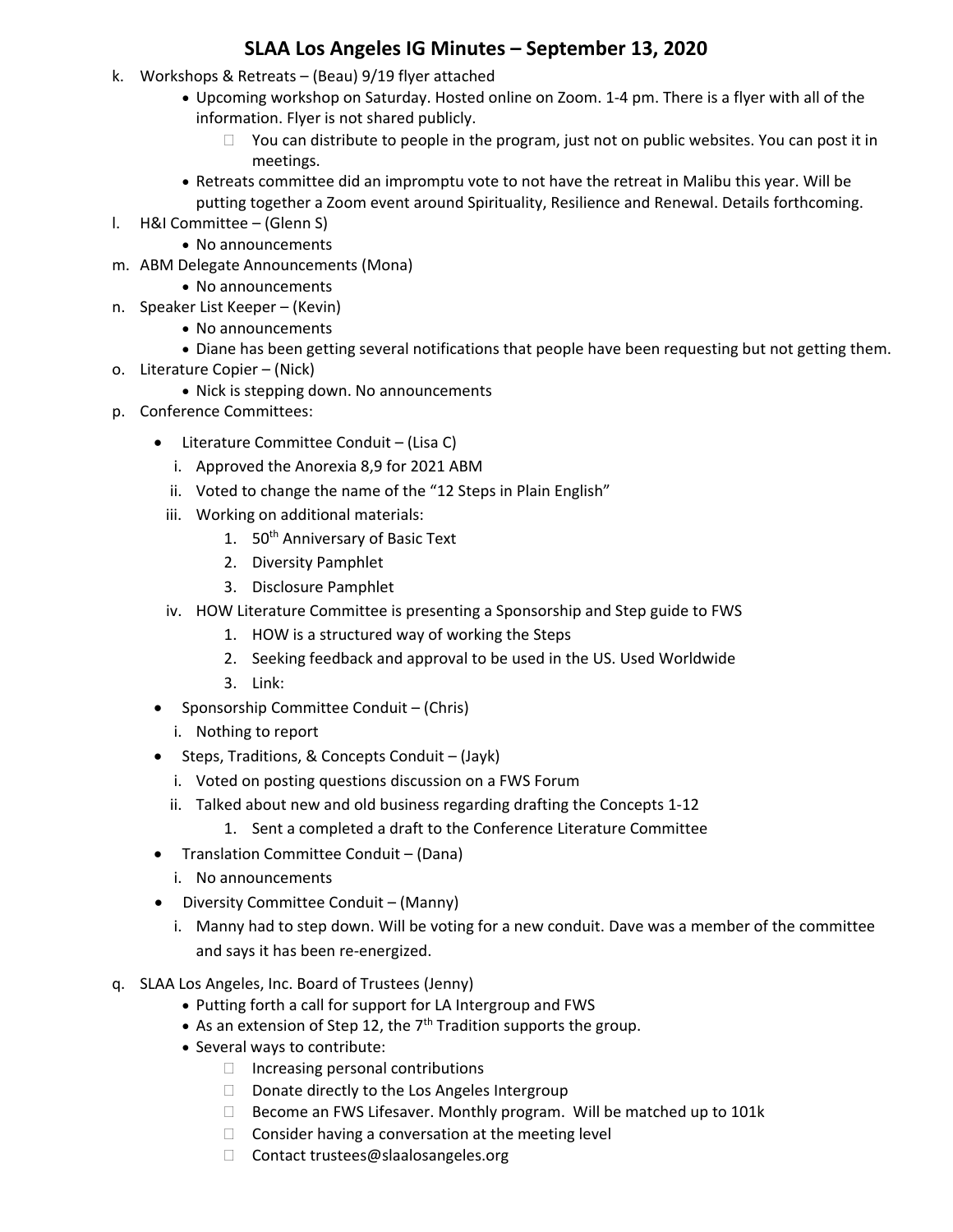- FWS Donations Information Attached
- COMMENT: So easy to *not* donate. Need emphasize that donations are down at the meetings.
- Concern is that there is lack of Anonymity when donating on PayPal or Venmo. There are suggested was to donate that are outlined.
- To underscore, down to 1/3 of where we were last year
- COMMENT: We tend to rush through that  $7<sup>th</sup>$  step announcement. Perhaps takes some time to emphasize how important donations are.
- COMMENT: Seems to work when there are multiple announcements and when the number of people in the meeting is mentioned.
- COMMENT: Make a note in the chat that you have donated
- COMMENT: When you donate online, please include which meeting you are in for records
- COMMENT: Each meeting is autonomous. Intergroup cannot dictate how much people give.
- QUESTION: Can LA also institute a matching program?
	- i. Christina/Jenny will talk about that offline.
- r. FWS Board of Trustees (Christina)
	- Shout out to Gabriel who is a member of the F.W.S. Board of Trustees, elected at the ABM
	- The Lifesaver Matching program up to 101 K
	- Regarding the Treasurer's report, we are doing well in terms of non‐designated donations.
	- Literature merchandise is doing well over 20200 dollars due to State of Grace, Literature and Step Questions workbook. Pamphlets, Chips and Medallions are way down. E‐book sales are up.
	- ABM is not going to be in Sacramento next year. Several cities have made bids.
	- One of the projects is digitizing the literature. Have copyright issues. If you have experience, please reach out.
	- Putting together a Meeting App Finder with the Technology committee. Need Volunteers.
	- Any questions, please email christinajoyempowered@gmail.com
	- Gabriel (FWS Trustee) grateful to be here
	- COMMENT: Is great that FWS is doing well, but when that is announced, there is a misconception that LA Intergroup is doing well. Please make the distinction in your announcements.
- s. Audio Library Committee (Natalie/ Jayk)
	- Collecting MP3s from speakers. Can bring this up in your business meeting in terms of recording SLAA speakers. There are currently 6 or so recordings up on the Intergroup website. People all over the world who don't have meetings
	- For anyone considering recording their share, there is a release that protects anonymity

Please share at your meetings that online shares are available to listen and fellows can consider recording their own shares to contribute. FLYER: https://tinyurl.com/audioLASLAA

- t. Virtual meetings (Rachel)
	- Website updated with new meetings
- u. How to return to in‐ person meetings (Ellie)
	- Have discussed gathering experience from fellows. Possible hybrid meetings that are starting up. Waiting for approval from the location. Has been successful with other 12‐Step fellowships.
- 6. Unfinished Business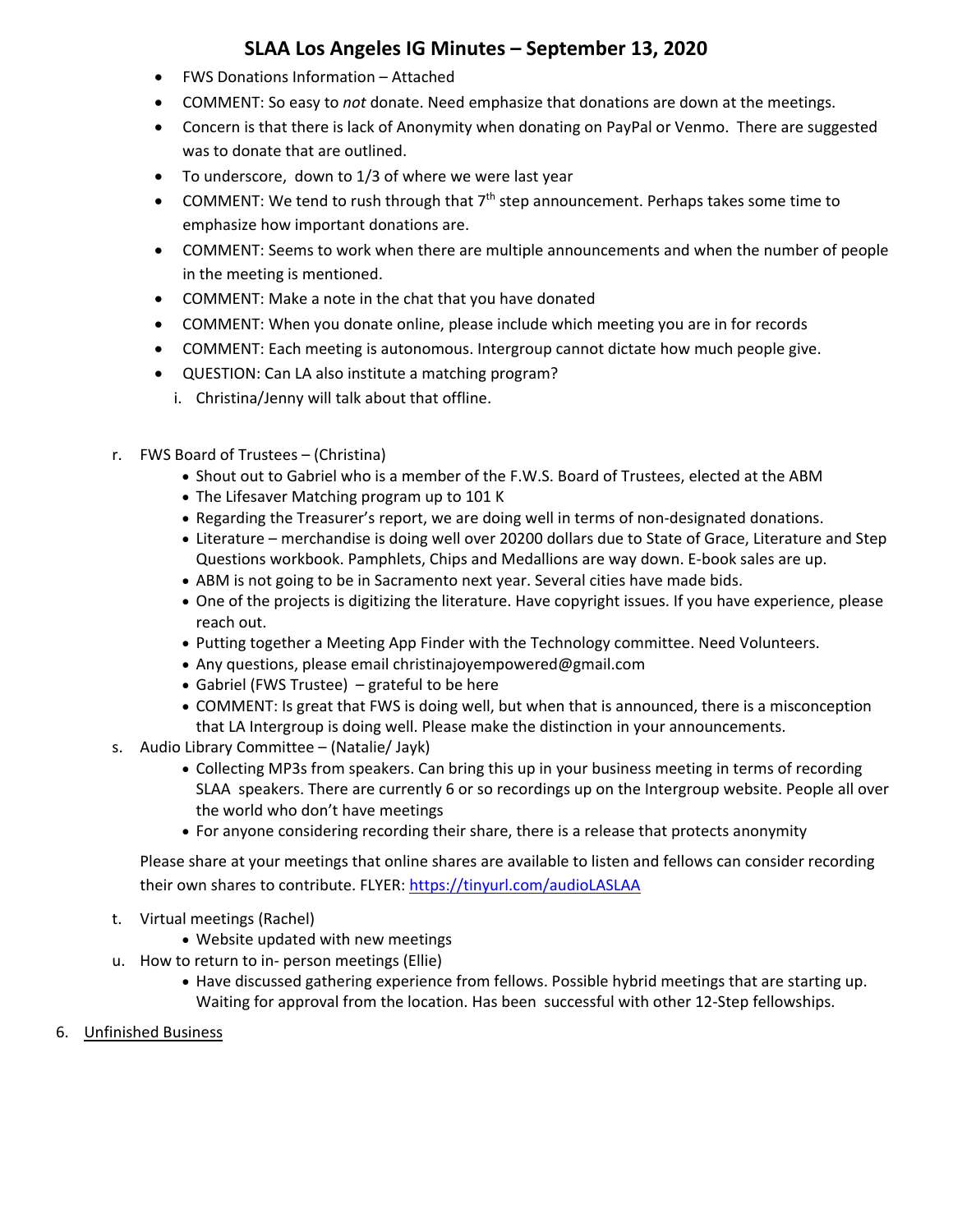- a. Chris M.: Motion for LA Intergroup to approve an effort motion to consider/investigate/organize how to record an audiobook version of the basic text for the hearing impaired and or those who want to just listen to it on audio.
	- Who to inquire? What steps need to be taken to get approval?
	- There is an audio recording of the basic text available. It is currently on CD-ROM through FWS.
	- Chris would like to spearhead converting that into digital format
		- $\Box$  Email Christina. This is what she is working on with the technology committee.

### 7. New Business

- a. If you have new business, email Dave: secretary@slaalosangeles.org
- 8. Open Positions for the remainder of the year
	- a. Treasurer (remaining 2020; 1 year sobriety)
		- Already have a volunteer who is not present this month
		- No additional volunteers or nominations
		- MOTION: Postponed until next month when the volunteer can step in. Diane will fill in as CFO.
			- **PASSED**
	- b. Assistant Treasurer (remaining 2020; 6 months sobriety)
		- MOTION: Postpone the position until after we have a treasurer
			- **PASSED**
	- c. Diversity Committee Conduit 9 am the First Saturday of the Month
		- No nominations. Tabled to next month.
	- d. Phone Line
		- 3 months remaining on the commitment
		- VOLUNTEER: Claire
			- **PASSED**
- 9. Tabled Business
	- a. Max C.: Motion to get a money/bill counter for LA Intergroup Treasurer Tabled until we meet in person again
	- b. Diane H.: Monthly donation to FWS to take advantage of gift match program Tabled until finances are in order
- 10. Final Treasurer Report will be brought up in next month's meeting.
- 11. Announcements for the Good of the Order
	- a. Australia is hosting workshops. Information has been attached
- 12. Adjournment adjourn meeting at 1:45 PM PST, unless a vote is called to extend. Close meeting w/ "WE" version of the Serenity Prayer.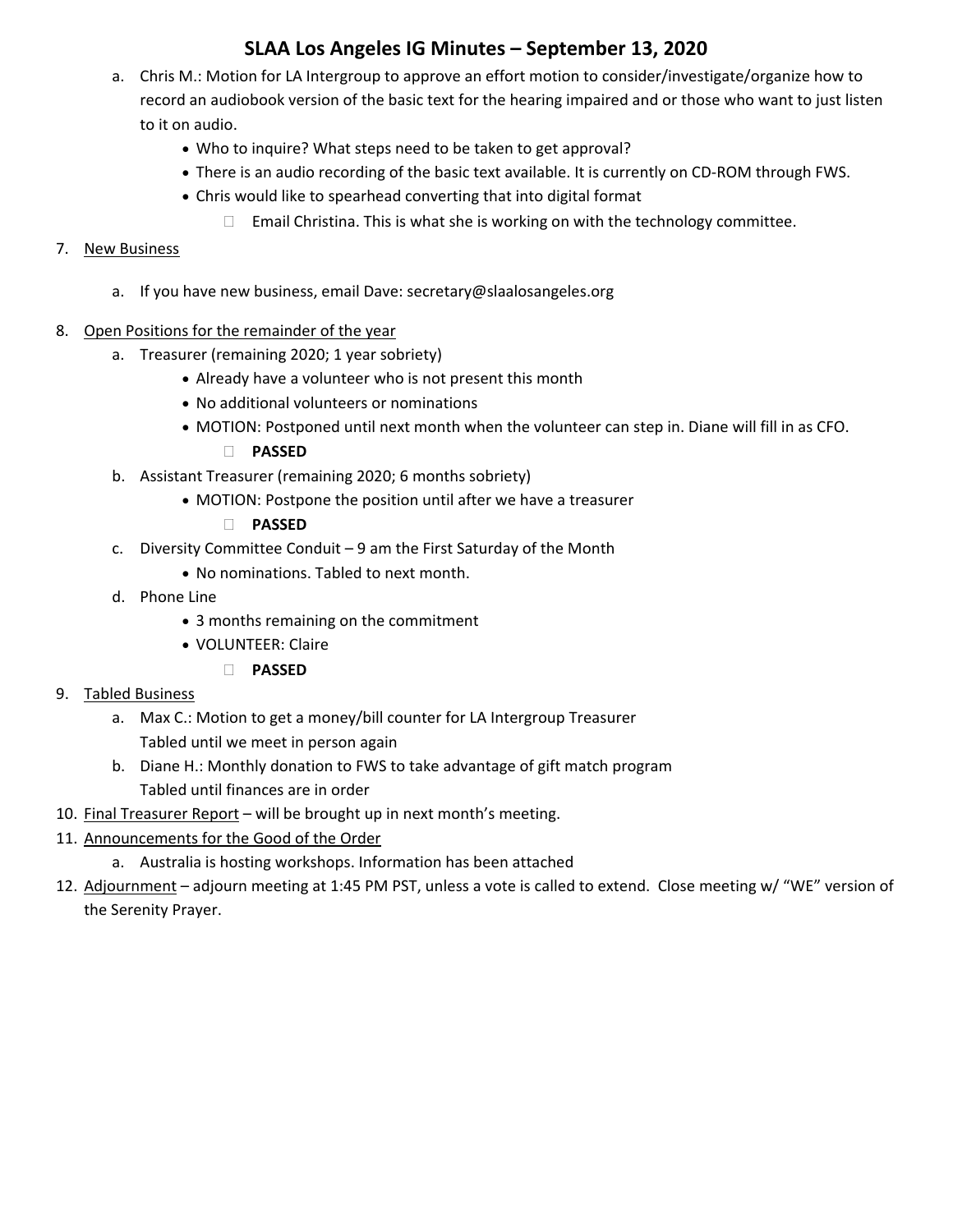

The Los Angeles SLAA Intergroup Presents:

# **Relationship with Self**

## "We learn to accept and love ourselves..."

Hosted On-line via ZOOM\*

## Saturday, Sept 19th from 1:00 to 4:00PM (PST)

\*FREE to Attend, Workshop opens @ 12:45pm and starts promptly @ 1:00pm (PST)

Most of us enter recovery with a conflicted sense of self, or a carefully constructed false self, or no sense of self at all. However, many SLAA members have found a whole new relationship with themselves by working the Steps and participating in the Fellowship. This workshop will focus on the relationship we have with ourselves and how to surrender the inner obstacles, or character defects, that can undermine us or keep us addicted.

For more information: contact your Intergroup Rep or gglind@yahoo.com or Karma1225@sbcglobal.net

## **ZOOM Virtual Workshop - Connection Details**

https://us02web.zoom.us/j/86901524846?pwd=NUZIYIBESExGQzQ4Q0IMWmV4QUF1dz09

Meeting ID: 869 0152 4846 Password: wrkshop777

http://www.slaalosangeles.org/

\*\*Please do not post this flyer or any of the ZOOM details on any public websites\*\*